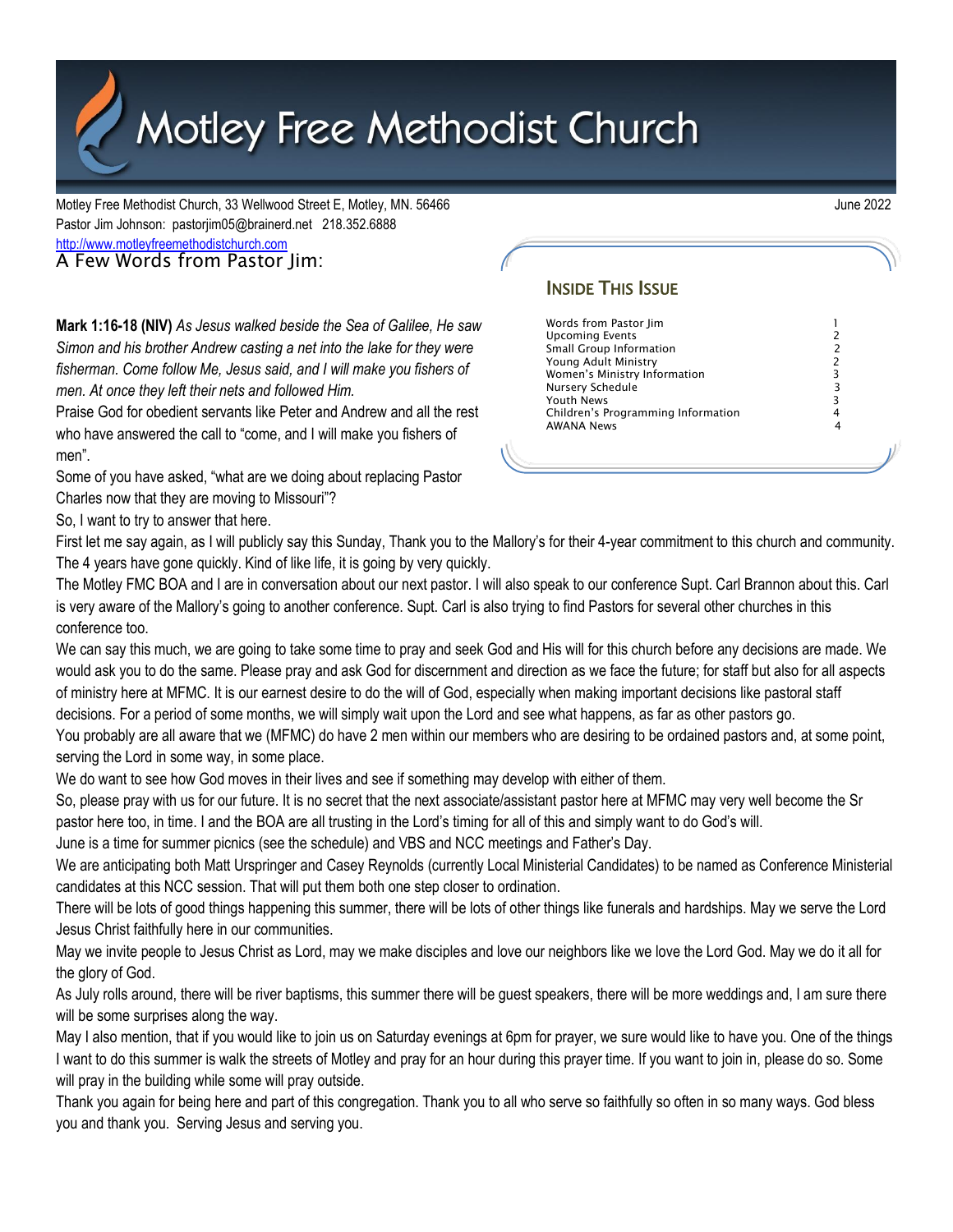## Pastor Jim

# **Upcoming Event**

- \*June 6-Baby Shower for Alexis House at 6 pm
- \*June 8-Community Picnic 5 pm

\*June 11-Women's Meeting at 9 am

- \*June 11-VBS Meeting at 10 am
- \*June 17-18-Annual Conference Meetings in Janesville WI
- \*June 18-June Fest/Parade
- \*June 19-Happy Father's Day
- \*June20-24-Vacation Bible School 4:30-7:30 pm

# **Small Group Information:**

As a part of a growing body, the best way to have a more intimate fellowship and Bible study is to be involved in a small group.

- Sunday morning 9:00 Children's Church
- Sunday morning 10:30 Adult Sunday School
- Sunday morning 10:30 Youth Sunday School
- Sunday morning 10:30 Children's Church/Sunday School
- Sunday evening 6:00 Men's Discipleship Class
- Tuesday evening 6:30 pm in the Fellowship Hall
- Wednesday morning 9:30 in Fellowship Hall



- Wednesday afternoon 12:00 pm prayer time
- Wednesday evening 6:00 pm Youth Group
- Thursday evening 6:00 Youth Bible Study at the Judd's house
- Thursday evening 6:30 Men's Group
- Thursday evening 6:30 Women's Bible Study
- Saturday evening 6:00 prayer group at the church



**Motley Free Methodist Church VACATION BIBLE SCHOOL** Date: June 20-24, 2022 Time: 4:30-7:30 pm

> Ages: 3 years through just finishing 6th grade! For Questions or to Register: Contact Jess at 218-296-2441 www.motleyfreemethodistchurch.com/vbs.html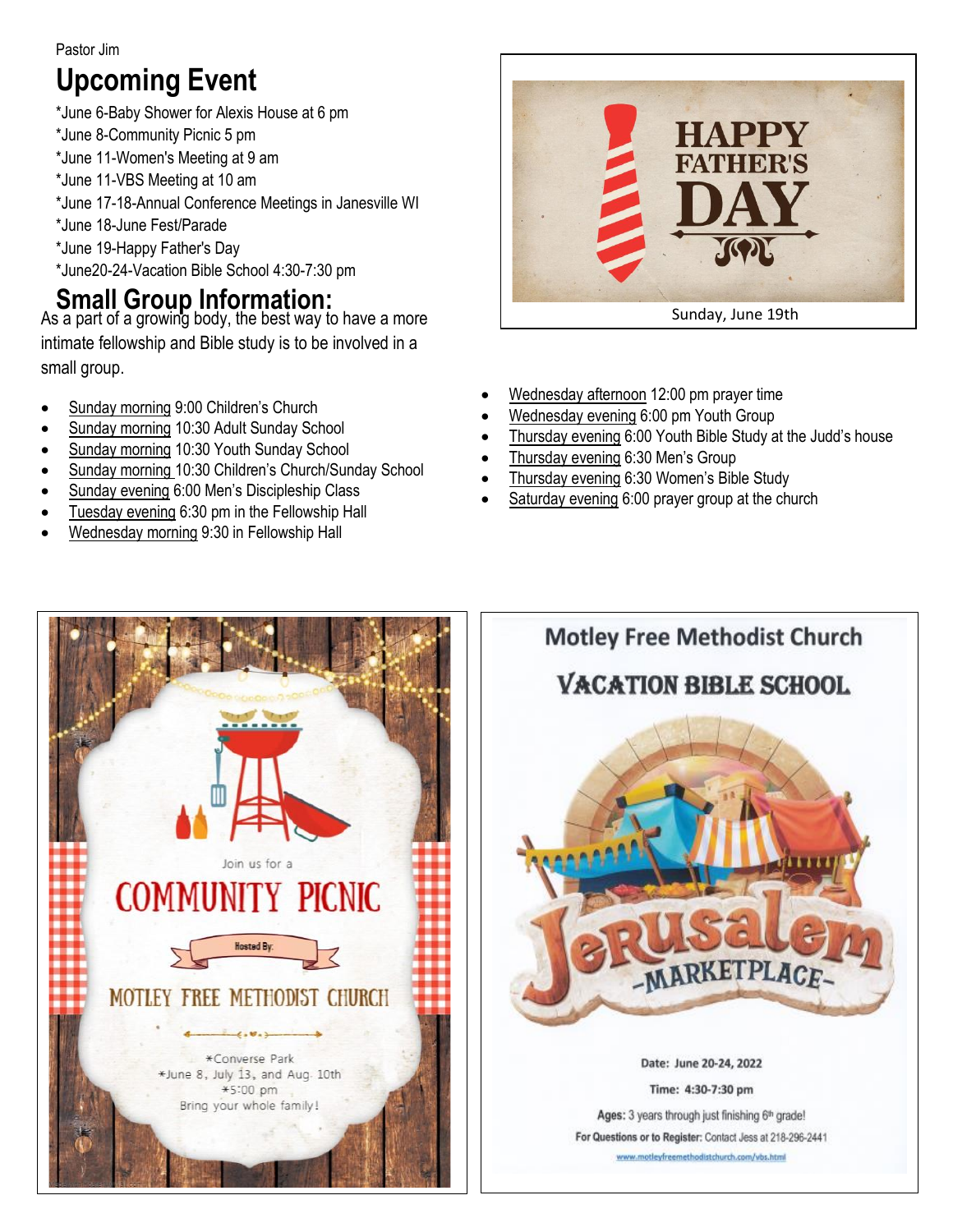## **Women's Ministry News:**

Woman of God was the theme of the 2022 Ladies' Tea! Susie Nundahl and Jane Callis were our hosts and Hope Johnson was our speaker. It was a beautiful morning of fellowship, faith and fun! Thank you to everyone who helped and participated!

The women's group was collecting items for the MN Adult and Teen Challenge men as the May project. In June, the women's group will host a baby shower to help Devrin and Alexis House celebrate as they are due with a baby girl this summer. Please plan to join us on June 6th at 6 pm to help them celebrate. Alexis is registered at Target and on Amazon!

Our next Women's group meeting will be held Saturday, June 11 at 9 am. we will be discussing helping with the CARE committees back to school fair and a bridal shower for Tatum Scull in July!

Thank you to those who continue to send cards of encouragement to the care facilities. Thank you to those of you who are making prayer shawls! Thank you to those of you who are helping with our Widows' Ministry. Thank you all for loving others! You are a blessing! If you have any questions regarding the Women's Ministry please contact Jessica Judd.

## **Youth News:**

May started off with the Youth Group Garage Sale. Praise the Lord we raised a little over \$7,100. May  $15<sup>th</sup>$ , we honored our High School Seniors. The 18<sup>th</sup> we had bump up night where we welcomed the 6<sup>th</sup> graders into the Youth group.

June starts off with Jess finishing up her lesson on the book of Ruth. June  $8<sup>th</sup>$  is the first Community picnic at Ernie Converse Park. June 15<sup>th</sup> weather permitting the youth will do a prayer walk around Motley. June Fest is coming up and the church will have a float in the June Fest Parade on the  $18<sup>th</sup>$ . We are looking for youth and the young at heart to man the float and to run alongside handing out flyers for the church and VBS. VBS is the  $20<sup>th</sup>$  through the  $24<sup>th</sup>$  and many of the youth will be helping with that.

If anyone is interested in becoming a mentor for one of our youths, please let us know. We will try and make a good match between an adult and youth.

If we can be of any help to any of the youth, please text, call or message any of the Youth Leaders and we will be glad to pray, talk or just listen to any of you!

If you have any questions, please contact Craig Weigel (218) 839-0007 [cbweigel@hotmail.com](mailto:cbweigel@hotmail.com) or

Jessica Judd (218)296-2441 [jessleejohnson@yahoo.com](mailto:jessleejohnson@yahoo.com)

## **Nursery Schedule- First Service/Second Service**

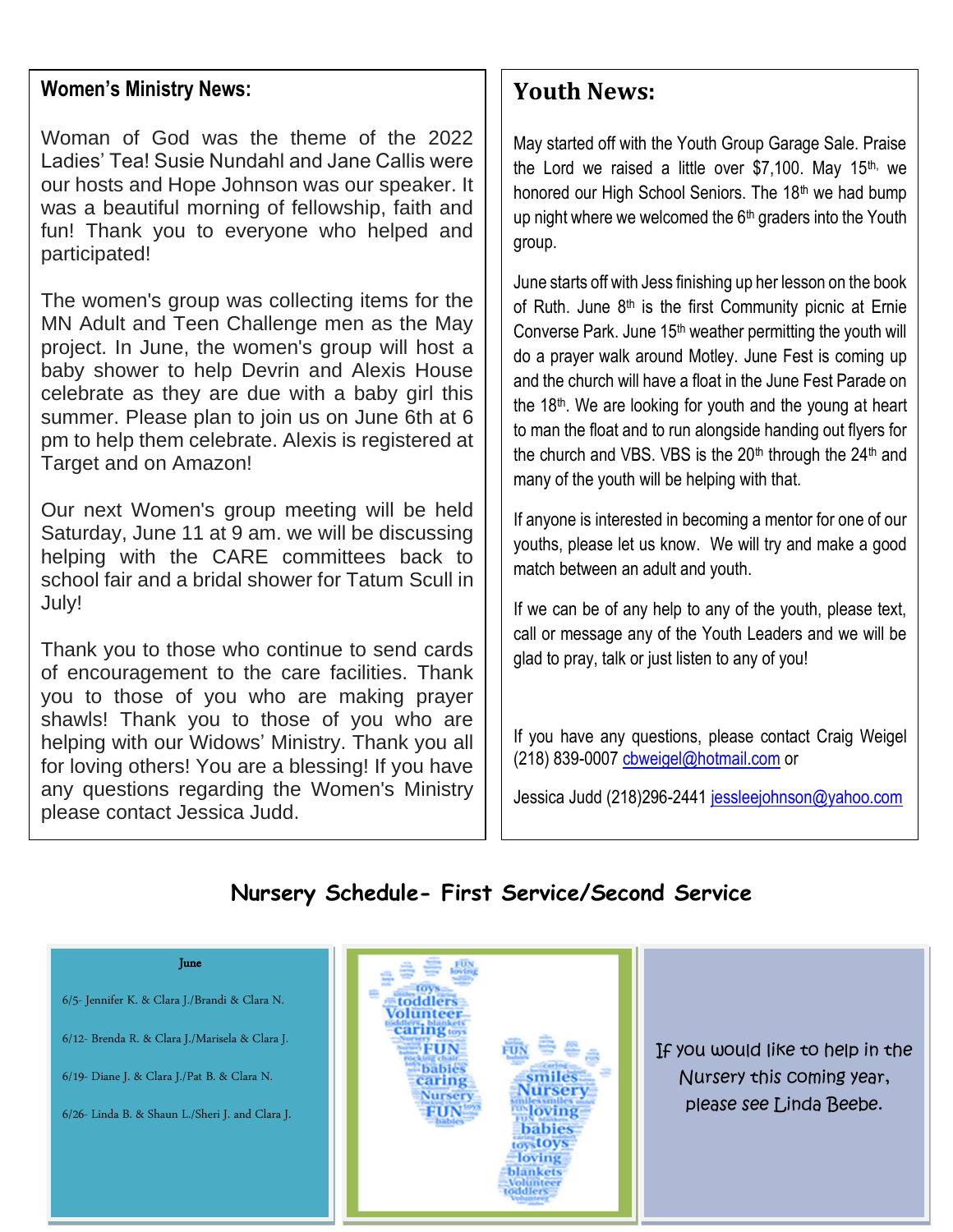

In children's news, summer programming will remain the same as for nursery available during both services, if you would like to help in the nursery, please talk with Linda Beebe. We will continue children's church during the sermon for first service and second service we offer Sunday school classes for preschoolers-youth. Thank you to Traci Birkholtz for taking on Jennifer Mallory's teaching position. Both Barb and Traci could use someone to come alongside them as a second in their classes. If you are available or interested, please see Barb or Traci today! Thank you to Chris Neal and John Tabatt for continuing to teach our youth during the second service as well. Thank you to Brandi and Traci for this year's AWANA programming, it was a great year, and we look forward to next fall.

Vacation Bible school is right around the corner!!! Please invite everyone you know for a fun week of learning about Jesus! Our theme this year is Jerusalem! June 20-24; 4:30-7:30 pm. There are still some needed items on the list on the back table if you are willing to help purchase supplies! Thank you to all who help make VBS a success. Lastly and most importantly, please pray over this fun outreach event! Pray for our staff, pray for children to come, and again pray for children to come to Christ! May God be glorified through another fun Vacation Bible School. Our last VBS meeting is Saturday, June 11 at 10 am! Come join the fun!

If anyone would be willing to help Kevin and Melaine at the June Fest on Saturday, June 18 at Ernie converse park with games please see Kevin or Melaine today! We are also looking for help on the parade float that morning meeting at the church at 9:30 am. We need candy and freezies as well!



We wrapped up our club year on May 11<sup>th</sup> with a Pizza party and Awards Night. Most of our kids earned book awards and we were so pleased to recognize all their hard work memorizing God's Word! Our Awana club volunteer leaders discipled over 30 kids weekly, from over 25 different families. Praise God for our leaders!

We are especially grateful for all the planning and teaching done by Jennifer Mallory; she is going to be missed! That being said, we are in need of a large group presenter, as well as someone willing to help plan the fun and learning experiences. Are you willing to let **God use you** in bringing up the next generation of disciples for Jesus? Please prayerfully consider joining us this fall! And if you took a 'heart' name back in February, please keep praying!

Finally, with summer break upon us there are still fun activities for our kids happening through our church. The first Community Picnic is June 8<sup>th</sup> at the Ernie Converse Park at 5:00. Also in June is Vacation Bible School, and even a parade float at Motley June Fest!

## **Schedule:**

June 8<sup>th</sup> – 5:00 Community Picnic; June 18<sup>th</sup> -June Fest; June 20<sup>th</sup> -24<sup>th</sup> – 4:30-7:30 Vacation Bible School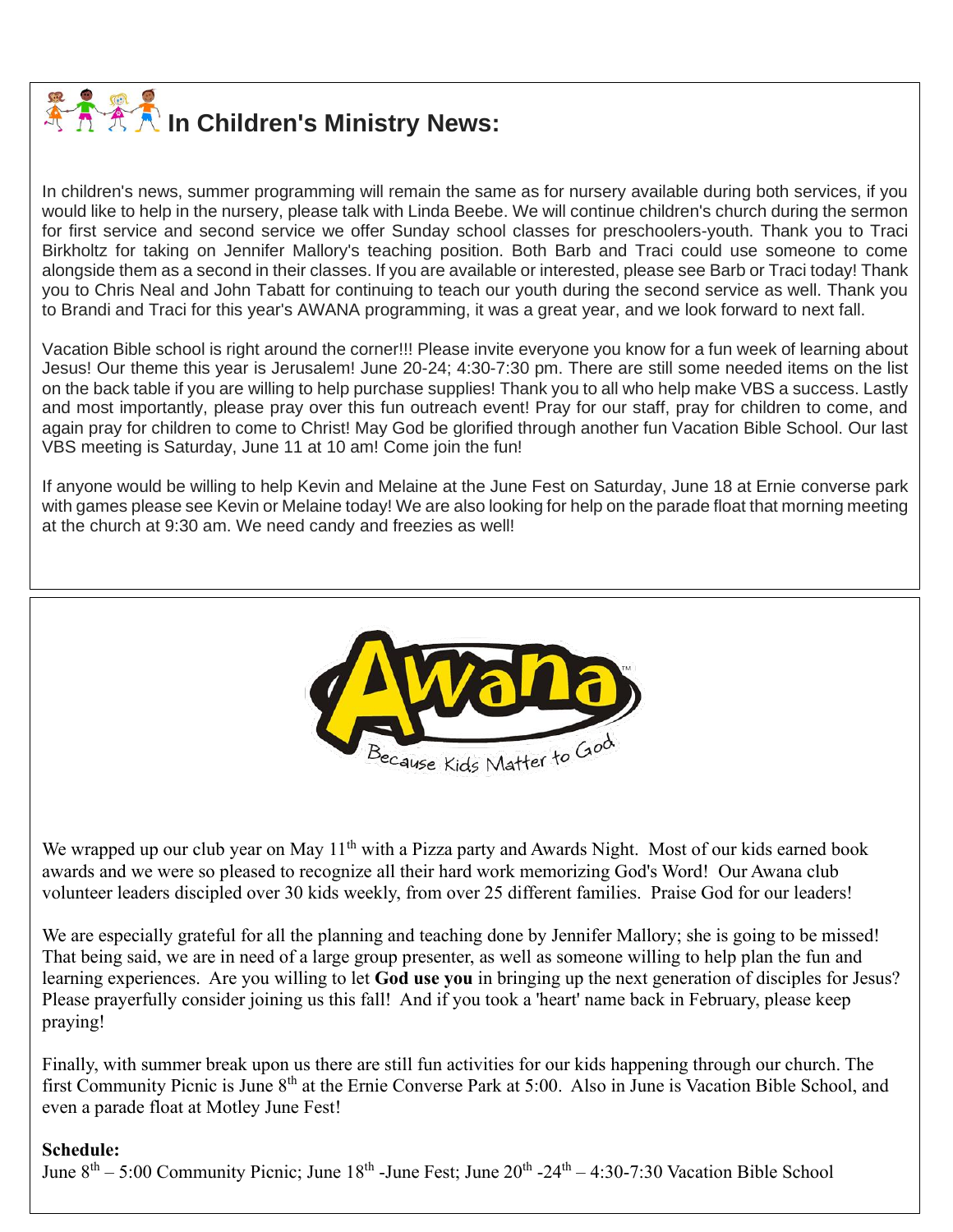#### **BOA MINUTES – 05/16/2022**

**Present:** Pastor Jim Johnson, Kevin Swecker, Traci Birkholtz, Linda Beebe, Carla Leehy, Casey Reynolds, Craig Weigel and Tim Judd.

**Guests:** Jessica Judd and Kim Reynolds

Devotional/Prayer: Psalm 119:9-16

Secretary Report – Tim made a motion to accept the April 18, 2022 minutes with the reflection of the extra date for the directory pictures. No discussion, motion carried.

Treasurer's Report - The beginning balance in the checking account was \$90,576.74 with deposits of \$28,630.90 for a total of \$119,207.64. Monthly expenses were \$30,294.02, leaving a balance in checking as of April 30, 2022, of \$88,913.62. Our Motley Savings Account balance is \$3.011.03. Traci made a motion to accept the Treasurer's Report and Carla seconded that motion. No discussion, motion carried.

#### **Old Business:**

Prayer

## **New Business:**

Church Directory – Four spots still open. Use call multiplier as a reminder

Vickie Reynen Request – Tumaini Women of Kenya. Budget changes left her ministry short. Carla made a motion, seconded by Tim to gift them with the \$3,142,18 needed. No discussion, motion carried.

Pastor Salik Visit – August 6<sup>th</sup> – 8<sup>th</sup>. Will need to be picked up from the airport – Carla volunteered. Motion made by Carla, seconded by Craig to put him up at the Timbers Hotel for two nights and he will preach Sunday morning and possibly teach Sunday evening.

NCC Meetings in Janesville – June 17<sup>th</sup>-18<sup>th</sup>. Everyone is registered. Jim and Sheri, Carla and Dale, Casey, Matt and Traci will attend.

Summer Picnics – First one is scheduled for June  $8<sup>th</sup>$ . We will announce all dates as we get closer. We will also use the call multiplier to announce them as well. All meat has been ordered.

Virtual Memberships – There has been requests for those that are not attending in person to become members. Church is waiting to see if the superintendent will approve virtual memberships or not.

VBS Updates – The last meeting will take place on June 11<sup>th</sup> at 10 am. Over  $\frac{1}{2}$  the donations have been filled up.

Val Johnson Summer Swimming Request – Looking for financial donations to help with swimming lessons and bussing from Motley and Staples. The cost per child is \$70. Motion made by Craig and seconded by Traci to sponsor 10 kids at \$700.00. No discussion, motion carried.

MNTC – Will be here May 22<sup>nd</sup> with a potluck following the second services. The board agreed to give a minimum of \$7,500.00 whether the 5<sup>th</sup> Sunday offering covers that full amount or not. Traci made a motion, Carla seconded. All agreed, motion carried.

AA Request – They currently have meetings here three times per week. They would like to add hangers for their posters. Board is not in favor of this. Pastor Jim will decline the request.

Future Staff – Requesting prayer. It is planned to have the delegates in the pulpit (Casey and Matt) possibly Dale as well to assist Pastor Jim. We will also schedule a Youth Led Service. Other board members can help out with the announcements.

## **Other:**

-Are we welcoming new people? We will start greeting each other again when time allows.

-No June meeting due to VBS. **Closing Prayer**